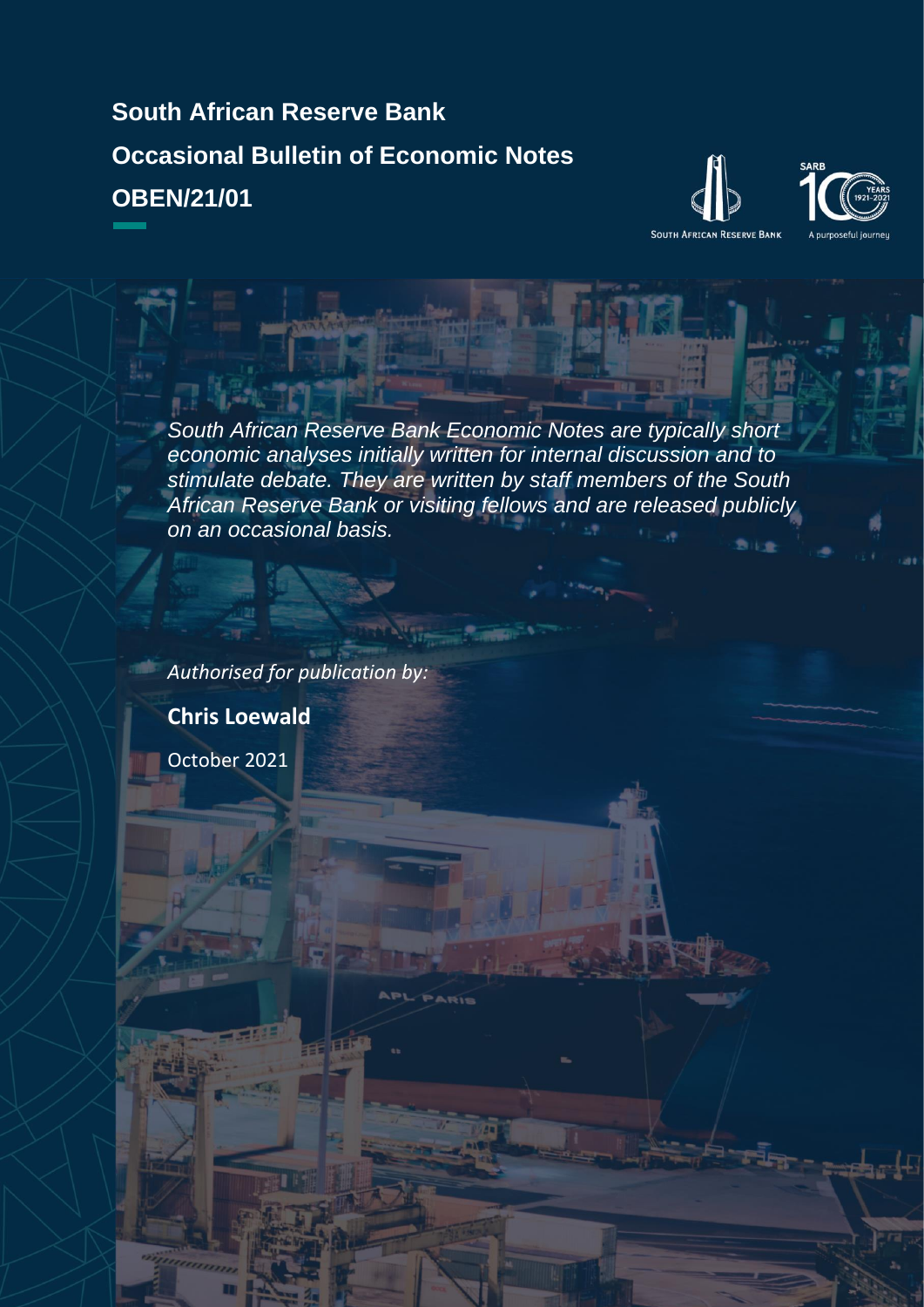# SARB Occasional Bulletin of Economic Notes October 2021

## Table of Contents

#### **Contents**

I

- 1. Why the pandemic is lowering medical insurance inflation *Kathryn Bankart, Elise Green, Dineo Lekgeu, Koketso Mano and Mpho Rapapali*
- 2. Has publication of a repo path provided guidance? *Luchelle Soobyah and Daan Steenkamp*
- 3. A Truck-o-meter for South Africa *Byron Botha, Nqaba Duma and Daan Steenkamp*
- 4. Inflation in the time of Covid-19: (II)) the liquidity surge *Jean-Francois Mercier*
- 5. Drivers of medium term growth *Josina Solomons, Kerschyl Singh and Jean-Francois Mercier*

The views expressed in these Economic Notes are those of the author(s) and should not be attributed to the South African Reserve Bank or South African Reserve Bank policy. While every precaution is taken to ensure the accuracy of information, the South African Reserve Bank shall not be liable to any person for inaccurate information, omissions or opinions contained herein.

Information on South African Reserve Bank Economic Notes can be found at http://www.resbank.co.za /Research/Occasional Bulletin of Economic Notes/Pages/EconomicNotes-Home.aspx

**Enquiries** Head: Research Department South African Reserve Bank P O Box 427 Pretoria 0001

Tel. no.: +27 12 313-3911 0861 12 SARB (0861 12 7272)

#### © South African Reserve Bank

All rights reserved. No part of this publication may be reproduced, stored in a retrieval system, or transmitted in any form or by any means without fully acknowledging the author(s) and these Economic Notes as the source.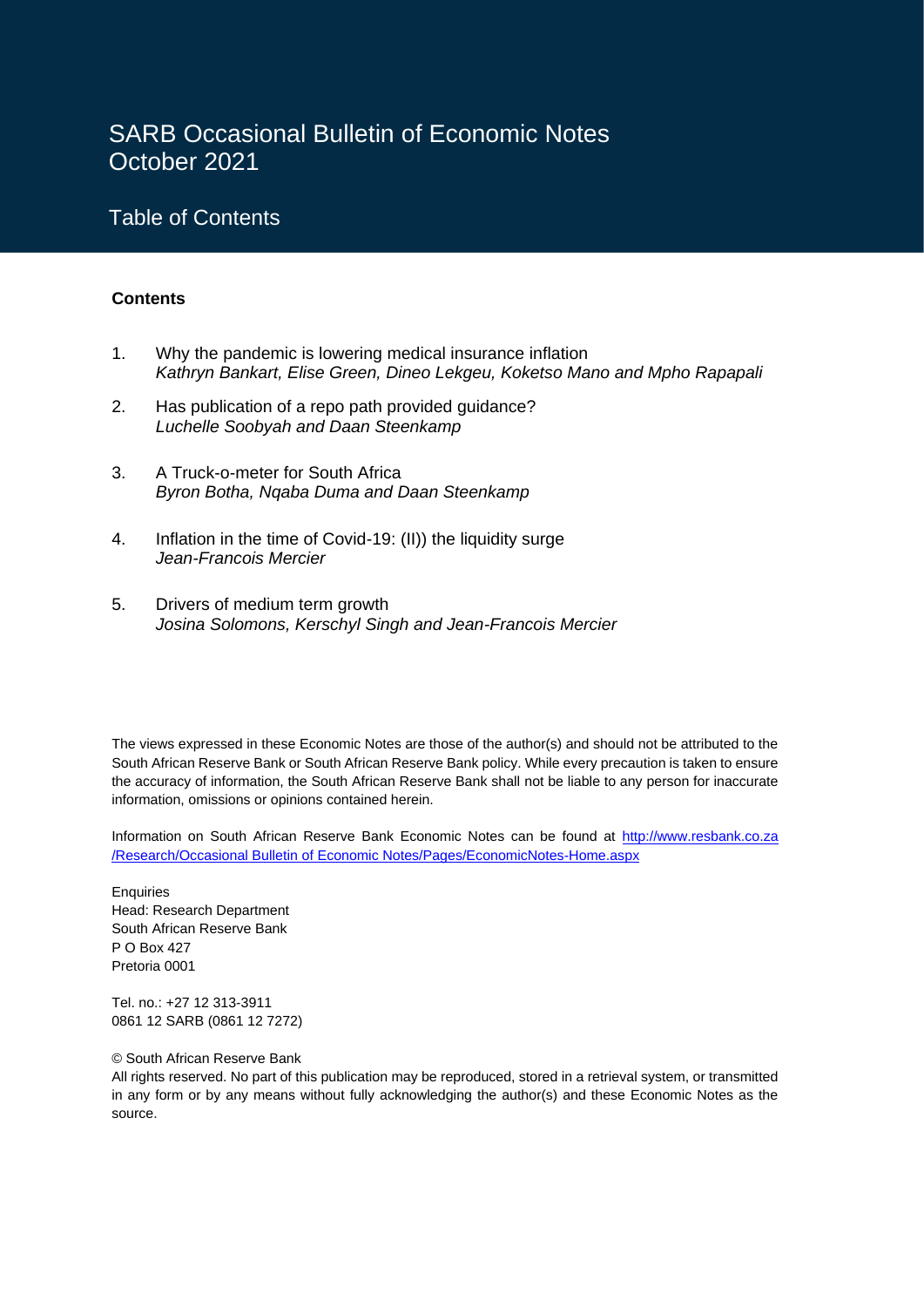# **OBEN 2101\* – January 2021**

# **Why the pandemic is lowering medical insurance inflation**

## *Kathryn Bankart, Elise Green, Dineo Lekgeu, Koketso Mano and Mpho Rapapali*

#### **Abstract**

Medical insurance inflation is one of a few CPI components with inflation rates persistently above the midpoint of the target range. Since 2017, headline inflation has averaged 4.4%, while health insurance inflation has averaged 9.3%. The drivers of high inflation for this category include aging, shrinking membership pools as well as sub-optimal regulations. Health insurance inflation is expected to slow sharply during 2021, however, from 9.5% to around 5%. This is because medical schemes have accumulated large surpluses during 2020, as members responded to the COVID-19 pandemic by avoiding medical facilities wherever possible. It is likely that medical insurance inflation will rebound from 2022, once the excess reserves built in 2020 are used up, given that the structural drivers of high medical insurance have not changed.

#### **1. Introduction**<sup>1</sup>

Since 2017, headline inflation has averaged 4.4%, while health insurance inflation has averaged 9.3% (Figure 1). This places health insurance inflation amongst only a few CPI components with inflation rates persistently above the midpoint of the target range - and in the company of public-sector prices, such as water, electricity and municipal assessments. Medical insurance inflation is expected to slow to 5% in 2021, which would be a record low, at 4.5 percentage points below the 2020 outcome. This slowdown is largely due to people having avoided medical facilities wherever possible during the Covid-19 pandemic, which allowed medical schemes to build up large excess reserve funds. Lower 2021 premium increases are expected to deplete these excess reserves, after which medical insurance inflation is likely to rebound to pre-crisis rates.

1

Special thanks to David Fowkes, Pamela Mjandana and Theo Janse van Rensburg for valuable comments and supervision of this research. Thanks also to Discovery, Fedhealth, Bestmed, Genesis, and Keymed for valuable, industry-specific information.

<sup>\*</sup>The views expressed in these Economic Notes are those of the author(s) and should not be attributed to the South African Reserve Bank or South African Reserve Bank policy. While every precaution is taken to ensure the accuracy of information, the South African Reserve Bank shall not be liable to any person for inaccurate information, omissions or opinions contained herein.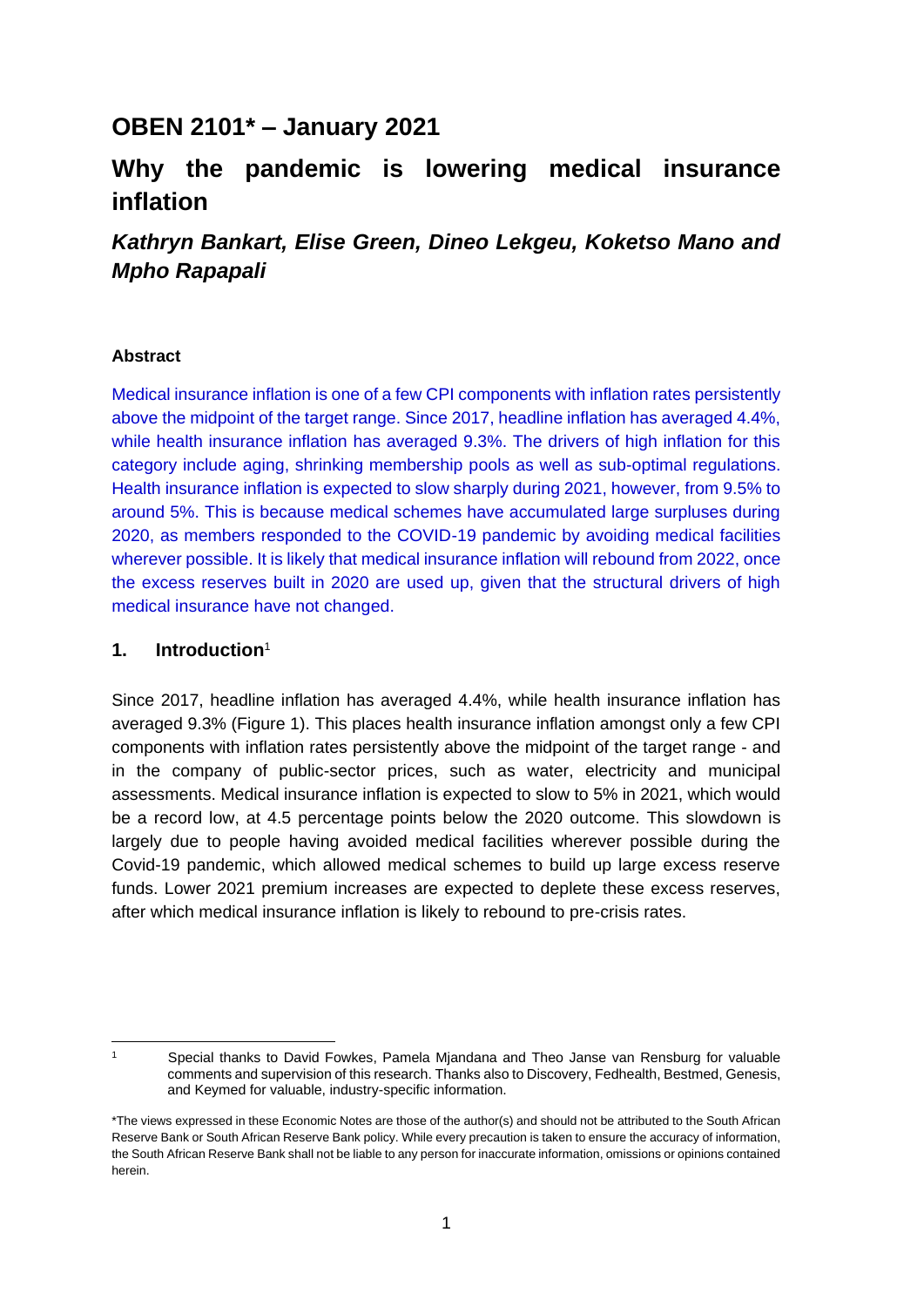

#### **2. Background**

Health insurance has a weight of 7.5% in Stats SA's consumer price index (CPI). It is a component of insurance, not medical expenditure, and it has had much higher inflation rates than other insurance categories, such as life and vehicle insurance. Since 2017, health insurance has averaged around 9% versus just over 1% for the remaining insurance products (Figure 2). Only 16% of the population are covered by private medical insurance, but given South Africa's high inequality, and the plutocratic weights<sup>2</sup> used for constructing the CPI, this item nonetheless has a significant weight in the CPI basket. Between 2017 and 2020, it contributed an average of 0.8pp to an average headline inflation outcome of 4.4%.

Private medical insurance is provided by two kinds of schemes, open and restricted. Open schemes must by law accept all applicants, whereas restricted schemes limit their membership to specific groups, such as employees of a certain industry or organisation, or members of a professional association or union. The open scheme market is dominated by Discovery, while the biggest restricted scheme is GEMS, which serves government employees (Figures 3 and 4).

Persistently high medical inflation has attracted some scrutiny, with the recent Competition Commission inquiry representing the most thorough investigation to date. The report, published in 2019, concluded that competition in the sector has been distorted by regulatory problems. Specifically, the current regulatory framework is incomplete and allows insurance providers to attract younger, healthier members with lower medical costs, rather than sharing risk across schemes.<sup>3</sup> The Commission also identified problems in market concentration, consumer knowledge, and the prescribed minimum benefit list.

<sup>2</sup> Solomons, J., & Sing, M. (2018). The Plutocratic Gap in South Africa: How representative is target CPI? SARB Economic Note.

<sup>3</sup> The current regulatory framework does not include a risk adjustment mechanism. This mechanism makes financial adjustments across insurance providers to mitigate the risk-profile related effects on scheme costs, thus removing the incentive for providers to attract younger and healthier members.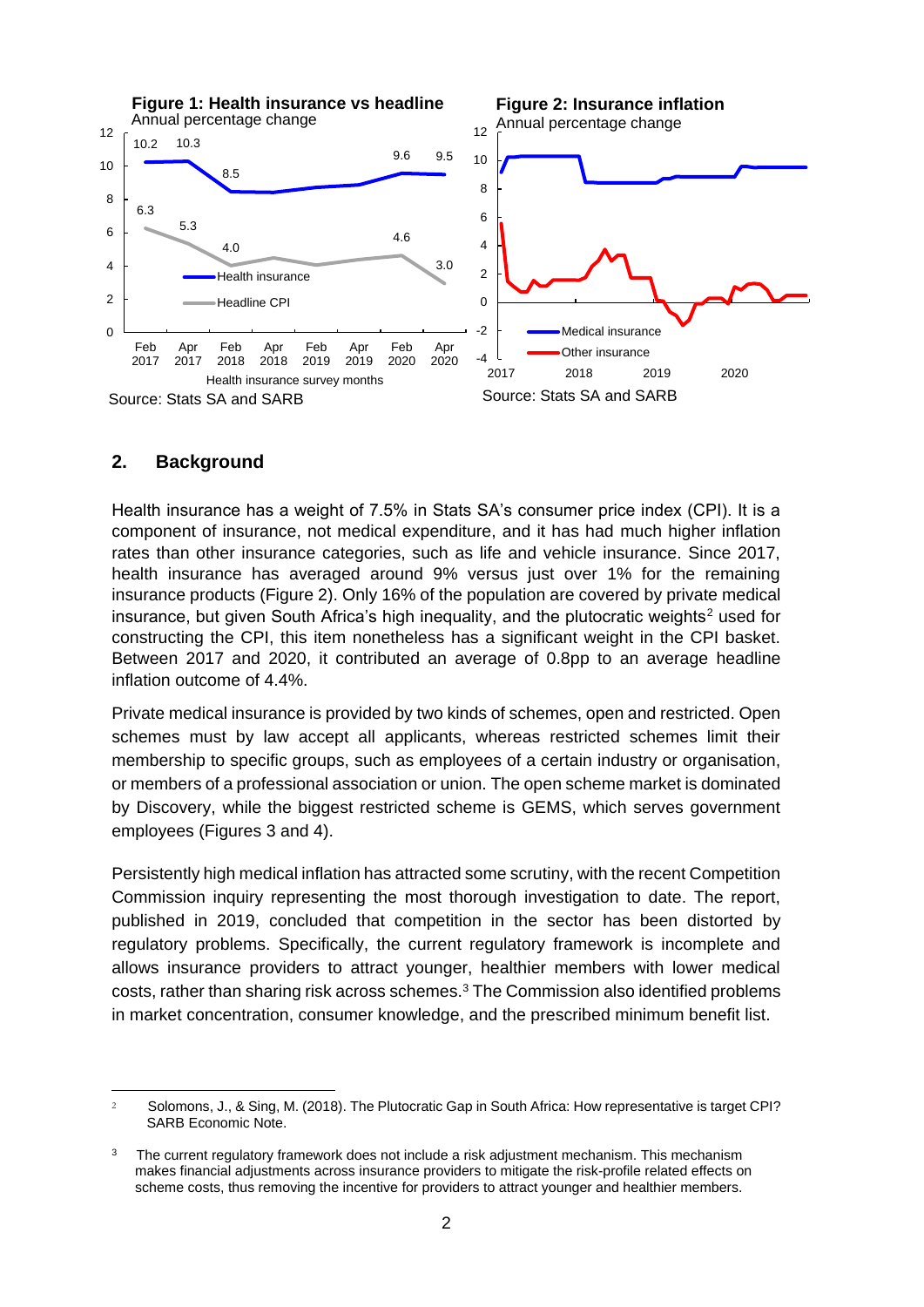

Insurers also point to the Prescribed Minimum Benefit list as problematic. This list specifies treatments which all schemes are expected to cover in full. In doing so, it effectively cuts the connection between supply and demand in pricing: since all PMB conditions *must* be covered by insurers, pricing power shifts to healthcare practitioners. Because many PMB conditions are catastrophic illnesses which require hospitalisation, this system has also encouraged the creation of minimal 'hospital plans', which (perversely) incentivise hospitalisation for conditions which could have been treated outof-hospital, in order to secure scheme pay-out. Lastly, the PMB list is supposed to be updated regularly, but in practice there have been persistent delays. This means cheaper or more effective treatments are not replacing older, prescribed treatments, with consequences for both treatment quality and cost.<sup>4</sup>

Regarding consumer knowledge, the sector suffers from opacity in insurance cost and benefits. It also appears consumers treat medical insurance as a grudge purchase, and are therefore less motivated to invest time in understanding the fine print of agreements. This means they are less likely to punish a scheme for overpricing by switching schemes, which may help explain why there is no apparent relationship between price changes and membership changes across schemes (Figure 5).

<sup>4</sup> The Competition Commission. Health Market Inquiry Final Findings and Recommendations Report, 2019.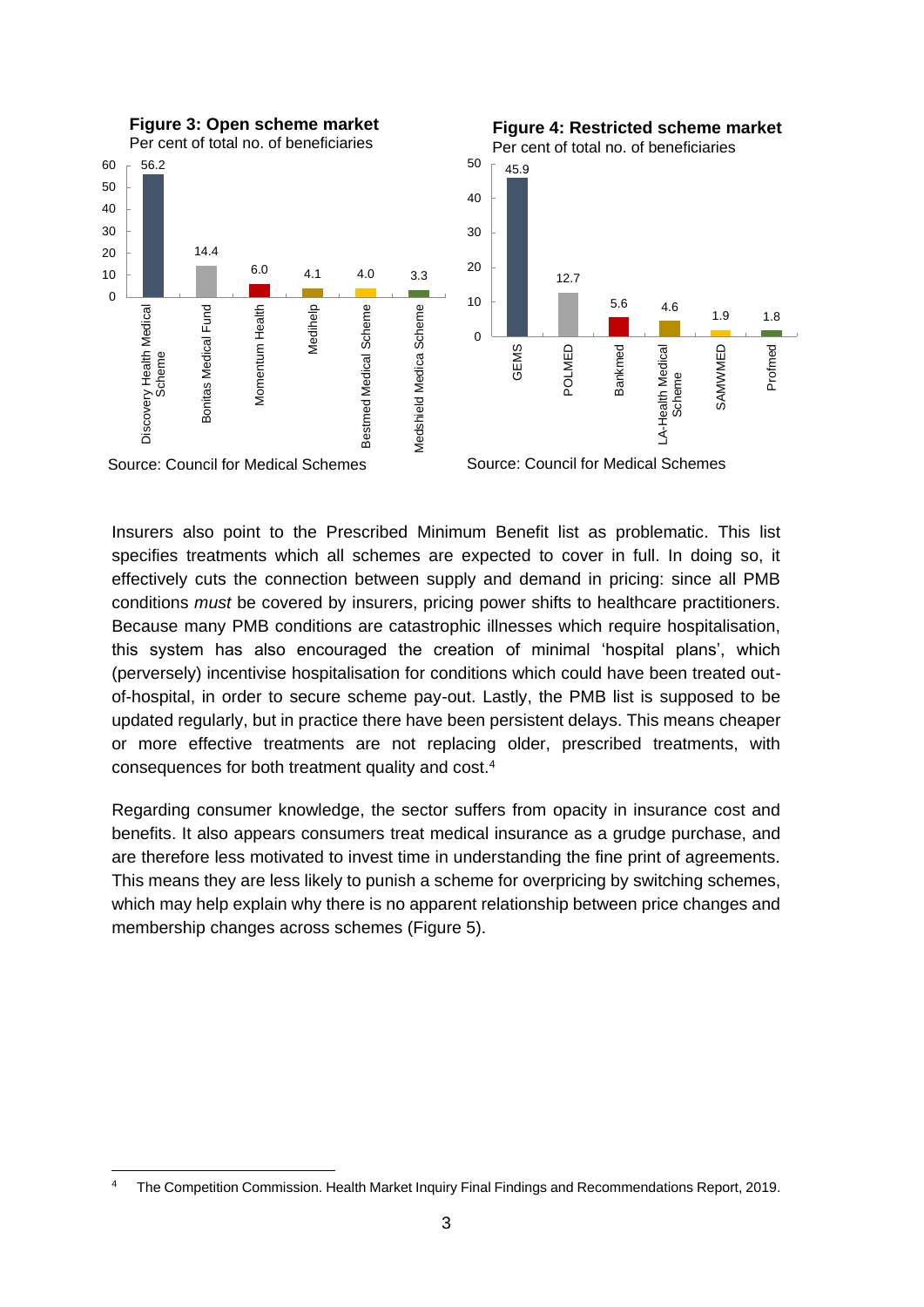

**Figure 5: Member vs contribution growth (2005-2018)**

It is also worth considering macroeconomic explanations for high health insurance inflation. Over the past decade, South Africa's macroeconomic performance has been extremely disappointing, with low growth and rising unemployment. Most people access medical insurance through formal sector employment, so where job growth is weak it will be more difficult for new entrants to the labour force to find formal sector employment and thereby qualify for private medical insurance. As a result, the average age of medical scheme beneficiaries has risen over the past decade (Figures 6 and 7).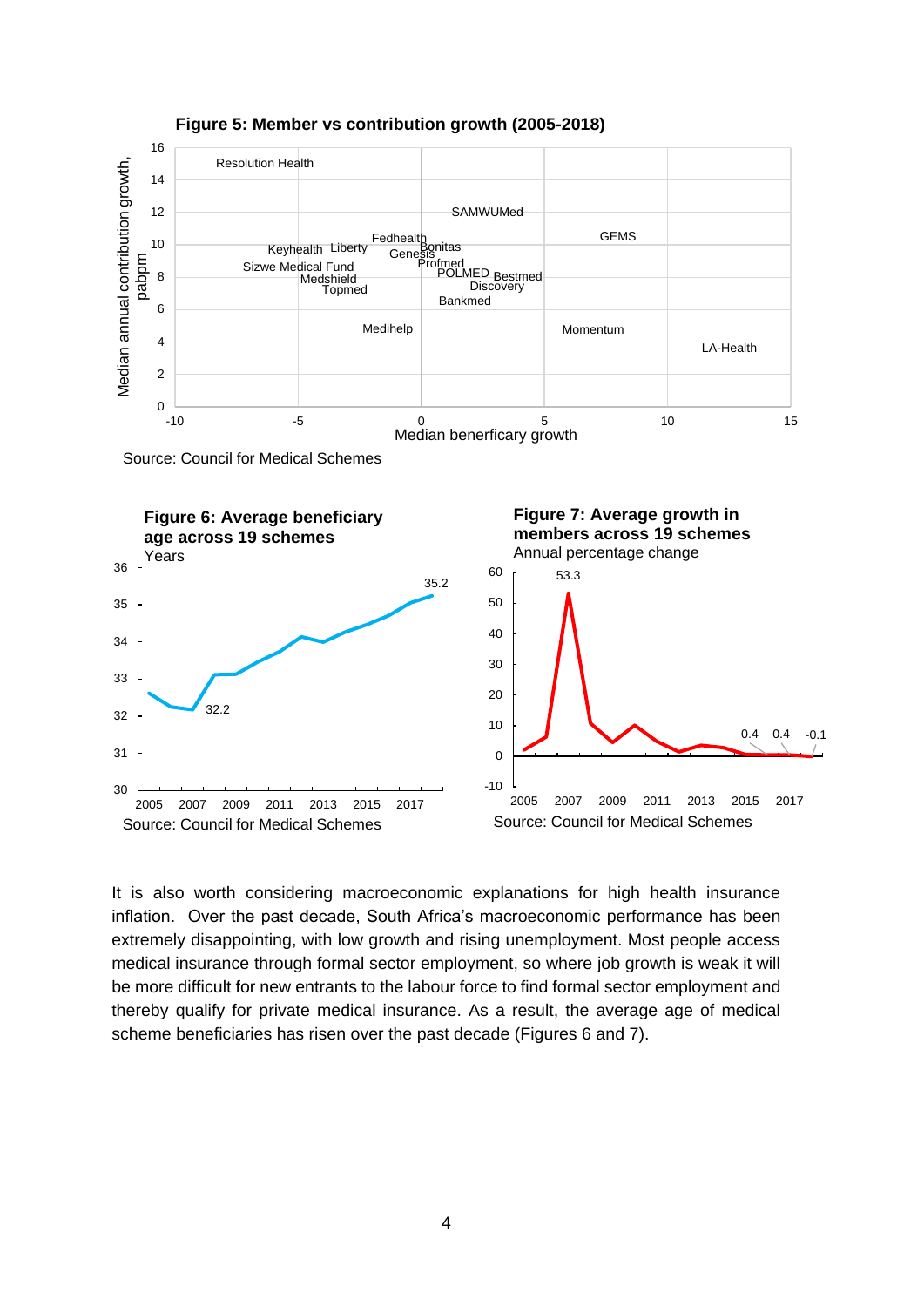Given that older people have higher health costs, on average, this has increased medical insurance costs. It has also further disincentivised young people from joining schemes, given that they face levies higher than their expected returns. Indeed, with households pressured to cut costs in an environment of declining per capita growth, healthier, younger people have had better reasons to take on risk by foregoing medical cover, thereby preserving spending power for other priorities. For these reasons, rather than ignoring the economic cycle, medical insurance inflation has behaved counter-cyclically (Figure 8). This also helps explain why it was significantly lower in the 2000s, averaging 6.4% versus 9.9% for the 2010s.



### **3. The Covid-19 impact**

In May 2020, Discovery released a white paper quantifying the likely medical costs of COVID-19. Claims were projected to range between R7.3 – R31.8 billion by June 2021. This would have equated to additional costs of R816 – R3 561 per beneficiary. This provided a formal statement of a common intuition that Covid-19 would drive up medical costs and feed into higher medical insurance inflation.

Contrary to these expectations, COVID-19 and related lockdown restrictions has so far resulted in less insurance utilisation. People cut back on visits to medical facilities as much as possible, to avoid exposure to the virus. Lockdowns also limited mobility and access to alcohol, which are common causes of harm. For example, non-trauma surgery admissions declined nearly 50% from 7.96 to 4.49 per day.<sup>5</sup> In itself, Covid-19 obviously created new medical costs, but its net effect on the medical industry was actually to lower expenditure.

In this context, medical schemes began accumulating additional surpluses. For example, Discovery's net surplus (as a percentage of contributions) rose from 2.7% in 2019 to about 6.5% in 2020. These surpluses will feed into reserve holdings, but are not expected to

<sup>5</sup>Moustakis, J., Piperidis, A. A., & Ogunrombi, A. B. (2020). The effect of COVID-19 on essential surgical admissions in South Africa: A retrospective observational analysis of admissions before and during lockdown at a tertiary healthcare complex. *South African Medical Journal*, *110*(9), 910-915.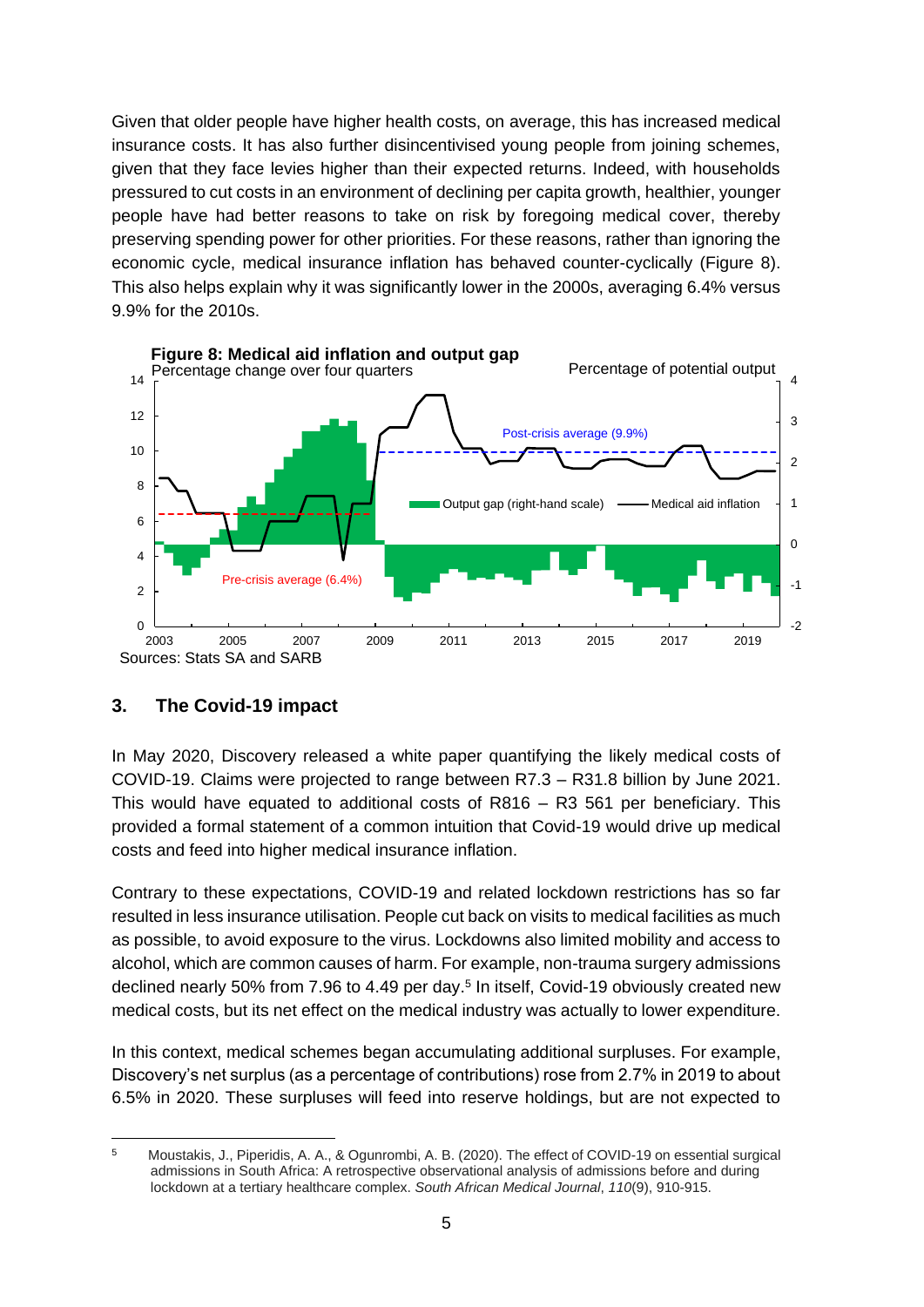remain elevated indefinitely, as beneficiaries undertake postponed procedures and as overall conditions normalise. However, it is not necessary for schemes to hold such large reserves, so most schemes are returning them to beneficiaries by implementing lower 2021 increases (Figure 9). Based on SARB data collection, medical insurance inflation is therefore likely to average 5% in 2021. This will lower headline inflation by 0.3 percentage points, and services inflation by 0.7 percentage points.





Beyond 2021, there are both upside and downside risks to the forecast. On the upside, it is possible demand will surge in 2021 given both regular demand plus catch-up from 2020. Practitioners may also work longer hours and raise prices to accommodate this demand. Covid-related costs, including vaccines and chronic symptoms of the virus, will raise expenditure. There could also be higher health care costs linked to other conditions not being diagnosed or treated timeously. On the downside, the supply of medical services is quite inelastic, which probably caps the scope for catch-up consumption of medical services. Additional Covid-19 waves and lockdown measures could limit medical spending further, as they did in 2020. Finally, the 2020 experience has revealed areas of inefficiency and overutilization - information which may help lower cost pressures in future.

As of January 2021, the SARB disaggregated inflation model forecast has medical insurance inflation at 9% for 2022 (Figure 10), implying the 2021 moderation is purely temporary.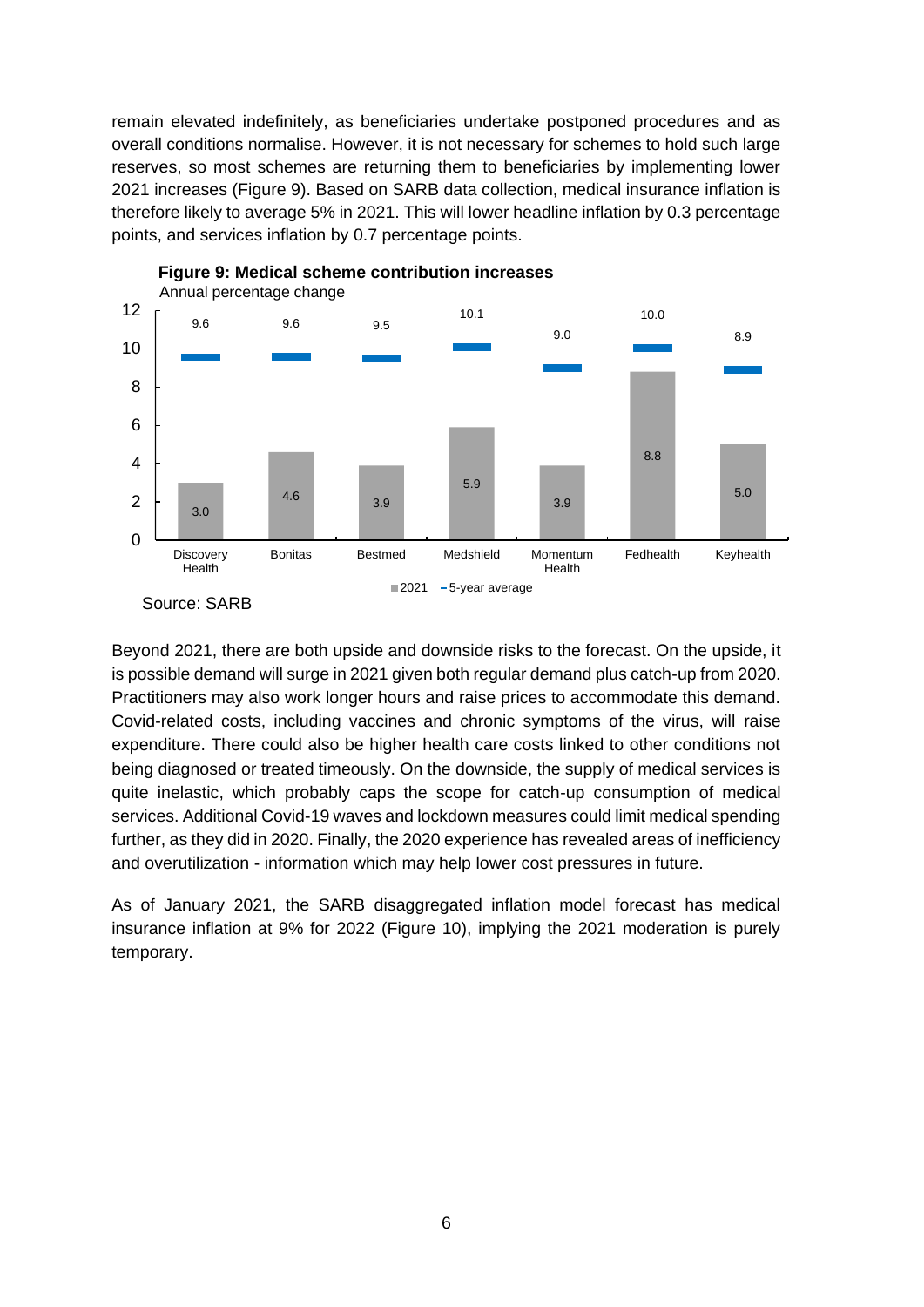

#### **Figure 10: Medical aid insurance inflation (forecast)**

### **4. Survey method and insurer dynamics**

In surveying medical insurance, Stats SA uses a simple, unweighted average of medical scheme increases. Unweighted indices are standard practice for the CPI, where prices are recorded based on availability of a good or service and not market share: for example, if Coca Cola is most of the soft drink market, but a shop also stocks Pepsi, the CPI data collection team will record the price of each and both will have an equal impact on the price index.

In general, for medical insurance, this methodological choice does not appear to have had meaningful consequences. Based on SARB data collected for historical forecasts, dating back to 2013 and covering 90% of the open-scheme market, weighted and unweighted inflation rates have been comparable over time (Figure 11). It will be a factor in 2021, however, as most schemes are implementing lower increases for the year as a whole, Discovery will leave prices unchanged for the first half of the year and then implement its increase later. This would have created more CPI volatility were the schemes weighted by market share, and it appears to be the reason some analysts have projected much lower medical insurance for the first half of 2021, but Discovery's influence on the CPI will not be magnified by its market share.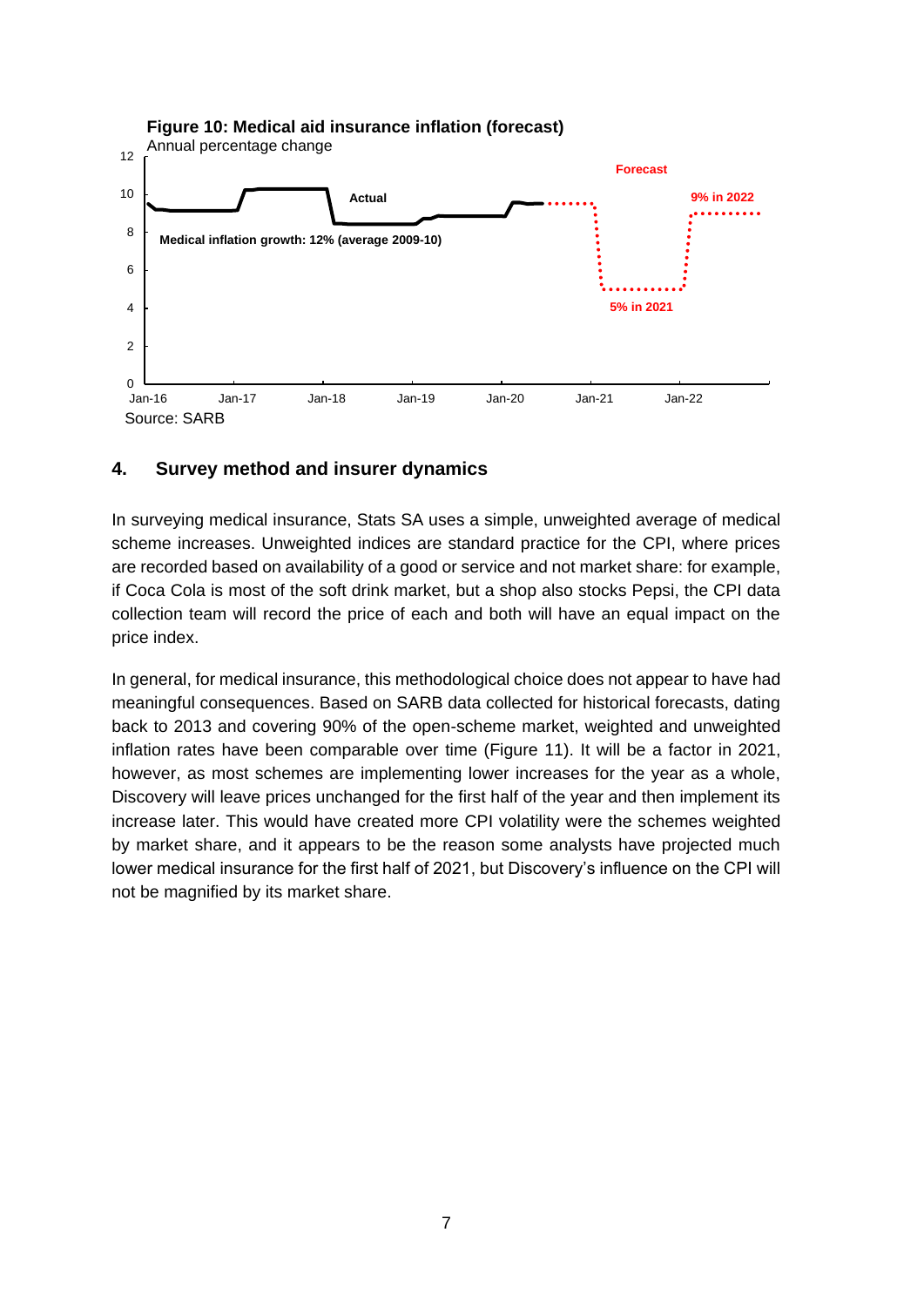

Normally, Stats SA captures medical insurance in two surveys, one in February and one in April. The February survey covers most schemes and the April one applies to government employee schemes, so the medical insurance inflation index moves most markedly in the first quarter and then a further, smaller adjustment follows in the second quarter. The index is then typically flat for the remainder of the year. For 2021, however, Stats SA is aware that at least one increase (Discovery's) will take place later in the year, and will therefore expand its surveys to capture additional increases. This will affect normal seasonal patterns in CPI.

### **5. Conclusion**

Health insurance inflation has long been high relative to headline CPI. This trend has been disrupted by COVID-19, which has led – unexpectedly – to reduced utilisation of benefits and therefore lower increases in 2021 medical scheme contributions. This, however, does not correct the structural issues in the medical industry, so medical insurance inflation is likely to return to pre-crisis levels from 2022. Accordingly, we expect 5% health insurance inflation in 2021, down 4.5 percentage points from 2020, with a rebound to 9% inflation in 2022.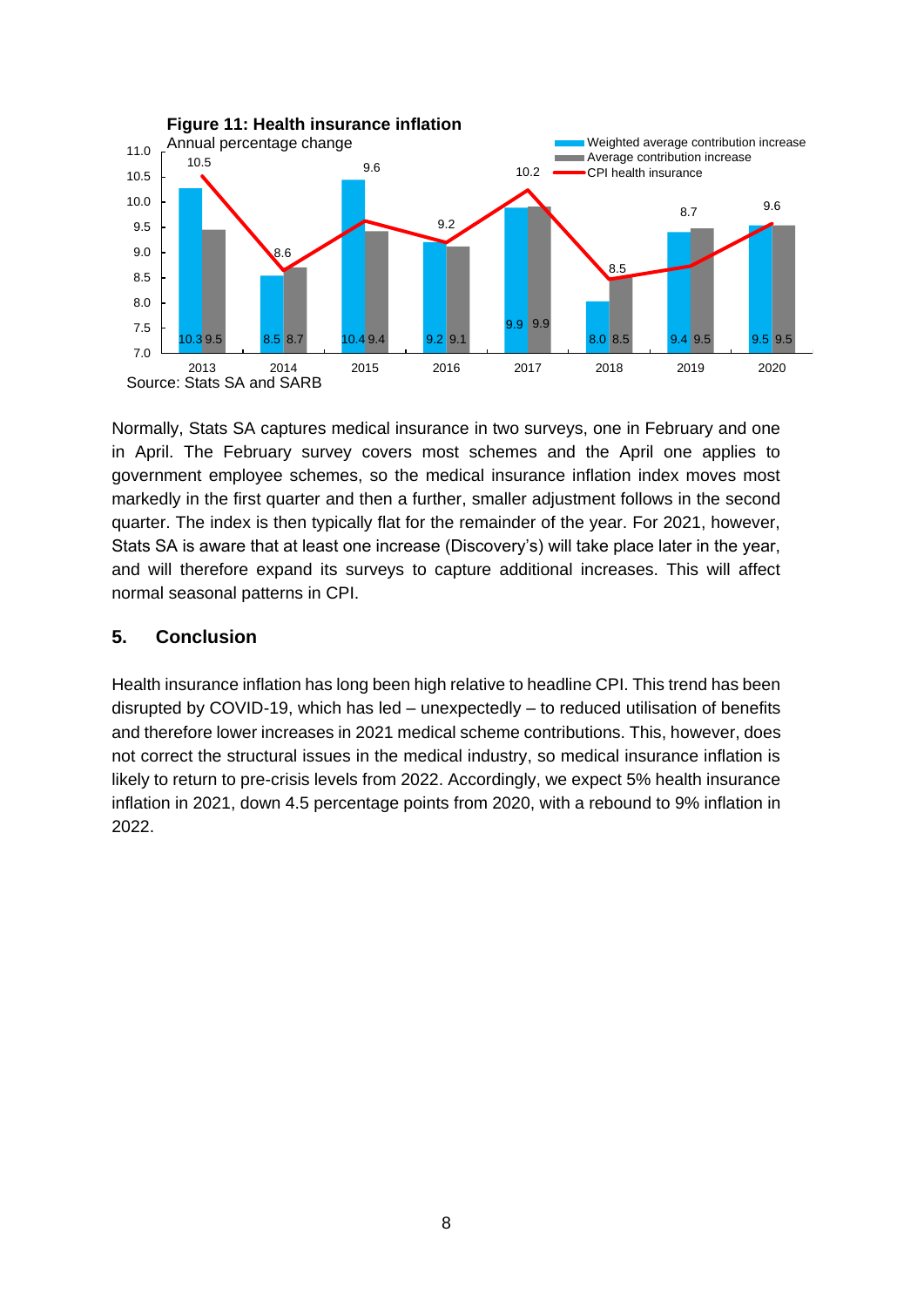#### **Appendix A: Public health insurance**

It is unclear what the impact of introducing public health insurance on inflation will be. Reducing health insurance inflation could be assisted by improved economic performance and better regulation. However, what emerging market experiences have taught us is that poor quality of public healthcare complicates attempts at unifying the medical industry, and many still rely on the private sector – at an additional cost.

Together with SA, India has one of the most privatized healthcare systems in the world, as 65% of total health expenditures are on out-of-pocket payments for higher-priced private care. Public health insurance is of low quality, short on resources, and mostly ineffective. <sup>6</sup> While average inflation is to average 6.7% from 2006-2021,<sup>7</sup> Oxford Economics forecasts revenue from health insurance premiums to reach US\$3.5 billion by 2021 - more than 12% average growth from 2006-2021.

Other emerging market economies have made significant progress in building a public health insurance system, as they strive to reach universal health coverage. Brazil's national health system, *Sistema Único de Saúde* (SUS, established in 1988), has proved largely successful and high-quality, free healthcare is used by about 75% of Brazil's population. China also achieved universal health coverage in 2011, with 95% of the population covered by public health insurance, $8$  and rapid economic growth has enabled greater public financing for the health sector.<sup>9</sup> However, the system has become overwhelmed and more use of private health care has resumed.<sup>10</sup>

Ultimately, private financing of healthcare – through out-of-pocket payments and supplemental private insurance – in Brazil, China, India, Russia and South Africa still contributed to 54%, 44%, 69%, 40% and 52% of total health spending in 2014, respectively. This makes the immediate effect of public health schemes on inflation in emerging countries generally difficult to distinguish - the continued demand for private health services suggests introduction of public programs had a negligible impact on market power.<sup>11</sup>

SA is still in the process of introducing its public health insurance scheme, the NHI. The aim is to design a health financing system to pool funds for the provision of personal health services to all South Africans, irrespective of socio-economic status. Supposedly, transforming the current two-tiered health system into a unified health system will lower the cost of private healthcare. However, as we have learned from international experience, the introduction of public health insurance does not necessarily lower individual healthcare

<sup>6</sup> Gupta, I. 2020, "India," International Health Care System Profiles, The Commonwealth Fund, 2020. [\(Link\)](https://www.commonwealthfund.org/international-health-policy-center/countries/india)

<sup>7</sup> IMF Data Mapper 2020 (own calculation).

<sup>8</sup> Yu 2015, "Universal health insurance coverage for 1.3 billion people: What accounts for China's success? Health Policy 119 (2015) 1145–1152. [\(Link\)](http://dx.doi.org/10.1016/j.healthpol.2015.07.008)

<sup>9</sup> Xu et al. 2019, "Global Spending on Health: A World in Transition," WHO, p.30

<sup>10</sup> Romaniuk, P., Poznańska, A., Brukało, K., & Holecki, T. (2020). Health System Outcomes in BRICS Countries and Their Association with the Economic Context. Frontiers in public health, 8, 80. [\(Link\)](https://doi.org/10.3389/fpubh.2020.00080)

<sup>11</sup>  In the US, the introduction of Medicare/Medicaid (public health insurance) in 1965 led to an increase in relative health care prices in the short term, but prices moderated in the long term due to capacity adjustments, consistent with an 8.1% increase in total US health spending from 1965-72.11 Obamacare, enacted in 2010, may have managed to imprint permanently lower inflation.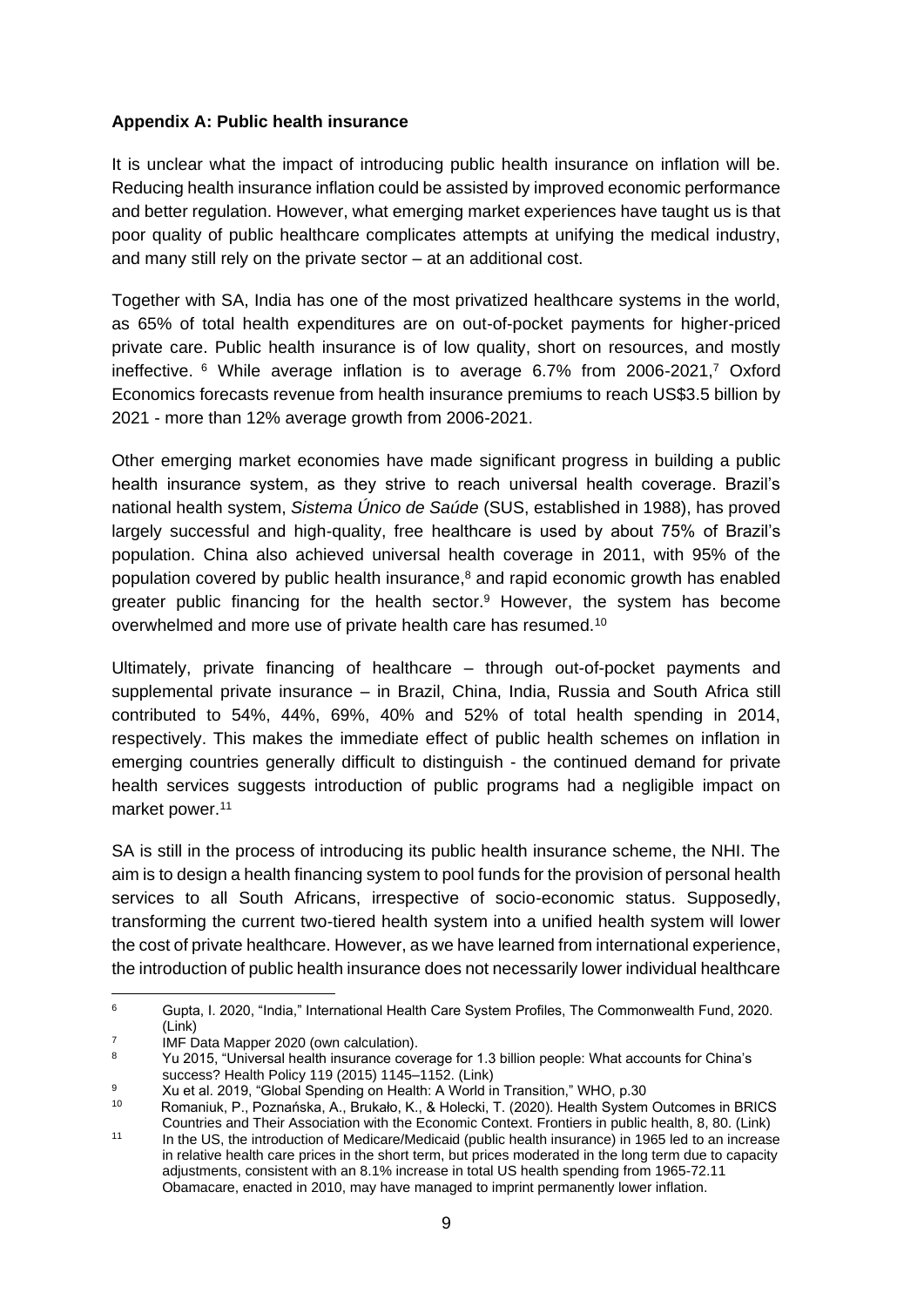costs, especially when resources are still constrained and private services remain superior. From a CPI perspective, this would just shift weight from insurance to medical service costs (out-of-pocket spending).

Under the NHI, the current role of insurers will be restricted to only providing cover for health services not covered by the fund (i.e. complementary services, cosmetic, and other non-essential surgeries). The NHI would largely be funded by general taxes. Additional sources of funds would come from contributions made by individuals earning above a given amount and their employers. The NHI Bill of 2018 sets out three phases for implementation, with the final phase being complete by 2026. However, this will likely be delayed. Arguably, COVID-19 highlighted the need for a unified healthcare system,<sup>12</sup> but growth constraints leave no scope for increased spending. In fact, currently budgeted spending will need to be sharply reduced.

Given SA's high youth unemployment, the NHI could improve access by making private healthcare accessible to more of the population. This is important but needs to be assessed against funding and quality issues. Also, if the employed (healthy) youth can afford to give up health cover for other priorities, this may not be addressing the plight of the unemployed youth.



#### **Figure 12: Medical aid scheme market share, 2018**

Source: Council for medical schemes

<sup>12</sup> Given how beds had to be pooled across private and public hospitals to meet demand.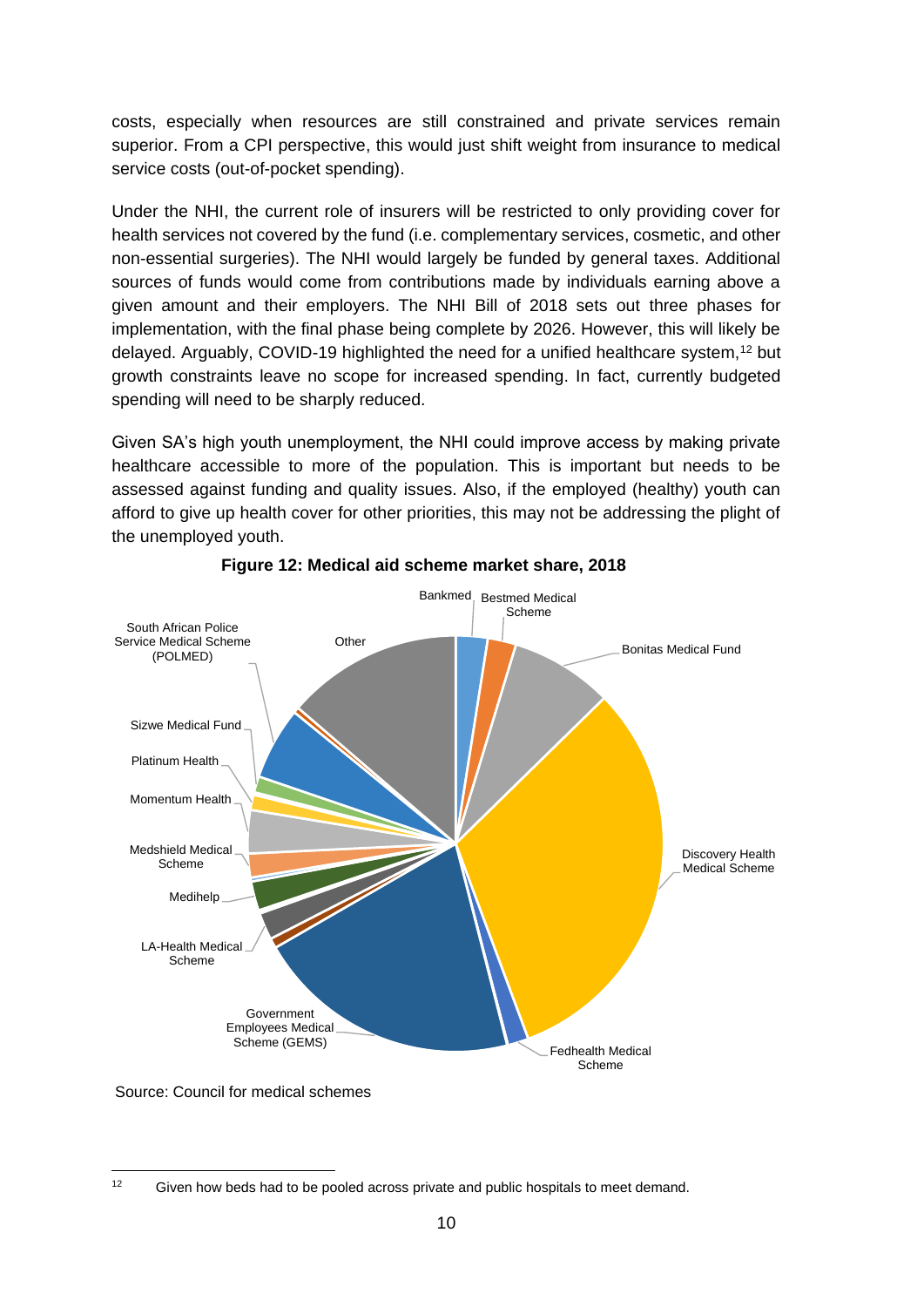

#### **Appendix B: Descriptive charts and tables**

#### **Table 1: Medical cost inflation (2020 projections)<sup>13</sup>**

|                                                                    | North<br>America | Asia-<br>Pacific<br>(APAC) | Europe        | Latin America<br>and Caribbean<br>excl. Venezuela | Middle East<br>and Africa | South<br>Africa |
|--------------------------------------------------------------------|------------------|----------------------------|---------------|---------------------------------------------------|---------------------------|-----------------|
| Regional Average Gross Medical<br>Trend Rate (nominal)             | 6.4%             | 8.7%                       | 5.7%          | 13.1%                                             | 12.2%                     | 10%             |
| Annual general inflation rate (YTD<br>Haver estimates in brackets) | $2.6\%$ (1.0%)   | 2.8%<br>$(3.4\%)$          | 2.1%<br>(0.9% | $5.6\%$ (3.2%)                                    | 5.6% (7.6%)               | 5.4%<br>(3.4%)  |

Source: AON 2020 and Haver Analytics



<sup>13</sup> The medical trend rate is the expected nominal percentage change in the cost of health care prior to any cost-containment measure undertaken by plan sponsors. Inflation rates are as per the IMF WEO April 2019 estimates.